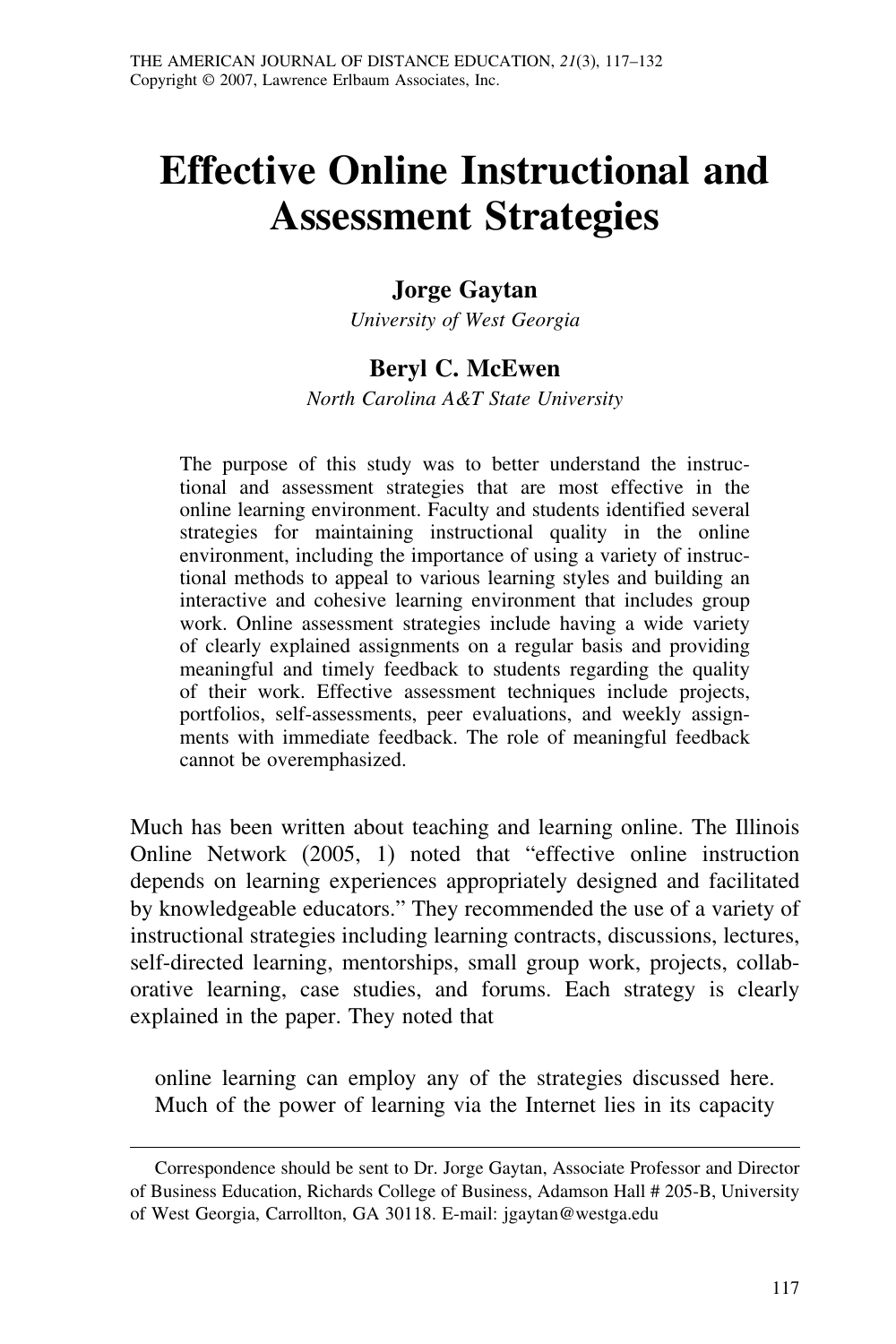to support multiple modes of communication including any combination of student-student, student-faculty, faculty-student, facultyfaculty, student-others, others-students, etc. Taking into account the varied learning styles of learners and providing opportunities for self-directed and collaborative learning, educators can facilitate powerful, effective courses geared to achieve specific learning goals and outcomes using the vast resources and capacities of online learning. (Illinois Online Network 2005, 6)

According to the Online Learning Center (2003) at the University of Houston–Victoria, effective online instruction involves translating the unique benefits of face-to-face interaction to online activities. The center encourages professors teaching online to get students to be actively involved in their learning by designing activities that promote student interactions and build a sense of community among students and faculty.

Perhaps the most comprehensive review of literature related to online learning was conducted by Tallent-Runnels et al. (2006). The review was divided into four major topics: course environment, learners' outcomes, learners' characteristics, and institutional and administrative factors. Online course assessment

is an important issue to consider in online teaching and learning. Managing student assignments, providing feedback to students, and assessing students' learning are all key factors. ... While the online format presents some challenges to instructors, it also may encourage the development of new learning and teaching techniques. (Tallent-Runnels et al. 2006, 103)

Using effective assessment techniques is an essential part of effective teaching and learning in the electronic environment. As educational institutions are increasingly held accountable for student learning (Association of American Colleges and Universities 2004; National Council for Accreditation of Teacher Education 2003), assessment represents an important way to respond to such accountability. However, student assessment conducted solely for accountability reasons does not necessarily lead to learning. Educators must establish the purpose of assessment, the criteria being measured, and the intended outcomes before meaningful assessment methods can be achieved (Gaytan 2002). The main purposes of assessment are to monitor student learning, improve academic programs, and enhance teaching and learning (Corcoran, Dershimer, and Tichenor 2004; Stiggins and Chappuis 2005).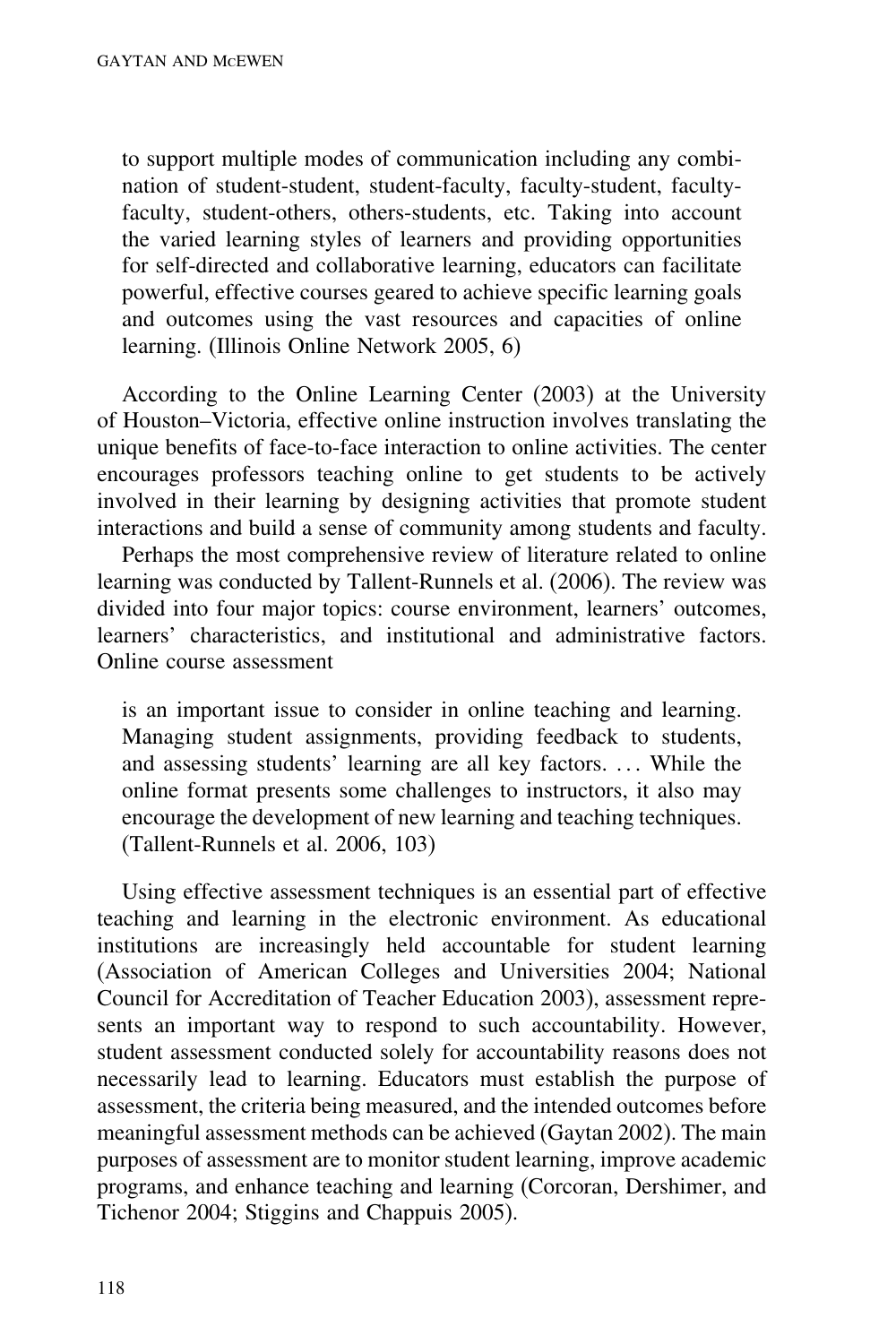In the relatively new arena of e-learning, the assessment challenges are even greater. Finding effective techniques to assess student learning in online courses has received increased attention but has not yet been thoroughly addressed (Robles and Braathen 2002). Some argue that effective online assessment techniques should be based on the characteristics of outstanding traditional teaching and learning such as challenging students to think, providing a reason to want to step into the classroom, displaying a willingness to give extra help and encouragement, and giving varied and meaningful assignments (Marshall 2003). However, online assessment also requires a more ongoing, systematic approach than that used with traditional instruction (Robles and Braathen 2002). In addition, as the assessment methods must match the level of desired competencies, online assessment requires educators to modify their methods of instruction to make them more innovative than traditional instruction (Liang and Creasy 2004) because it changes human interaction, communication, learning, and assessment methods (Robles and Braathen 2002). As a result, several researchers have found significant challenges when assessing student learning in online courses (Liang and Creasy 2004).

Other researchers have reported benefits for educators and administrators when testing in the online environment (Farmer 2005; Liang and Creasy 2004). Specifically, several researchers (Bartlett, Reynolds, and Alexander 2000; Farmer 2005) have found the following benefits: (a) grades can be entered into the electronic grade book immediately, (b) students have faster access to results, (c) assessment fosters a studentcentered learning environment, and (d) it allows for measuring learning more accurately.

Effective online assessment techniques include the (a) development of realistic scenarios for learning, (b) alignment of learning objectives with realistic scenarios, (c) use of software as soon as possible, (d) availability of online mentors, and (e) delivery of on-site, instructor-based training responsive to individual student learning differences (Boyle et al. 2003). More research related to online teaching and learning is needed to identify effective online instructional and assessment techniques.

#### **Purpose of the Study**

The purpose of this study was to better understand the instructional and assessment strategies that are most effective in the online learning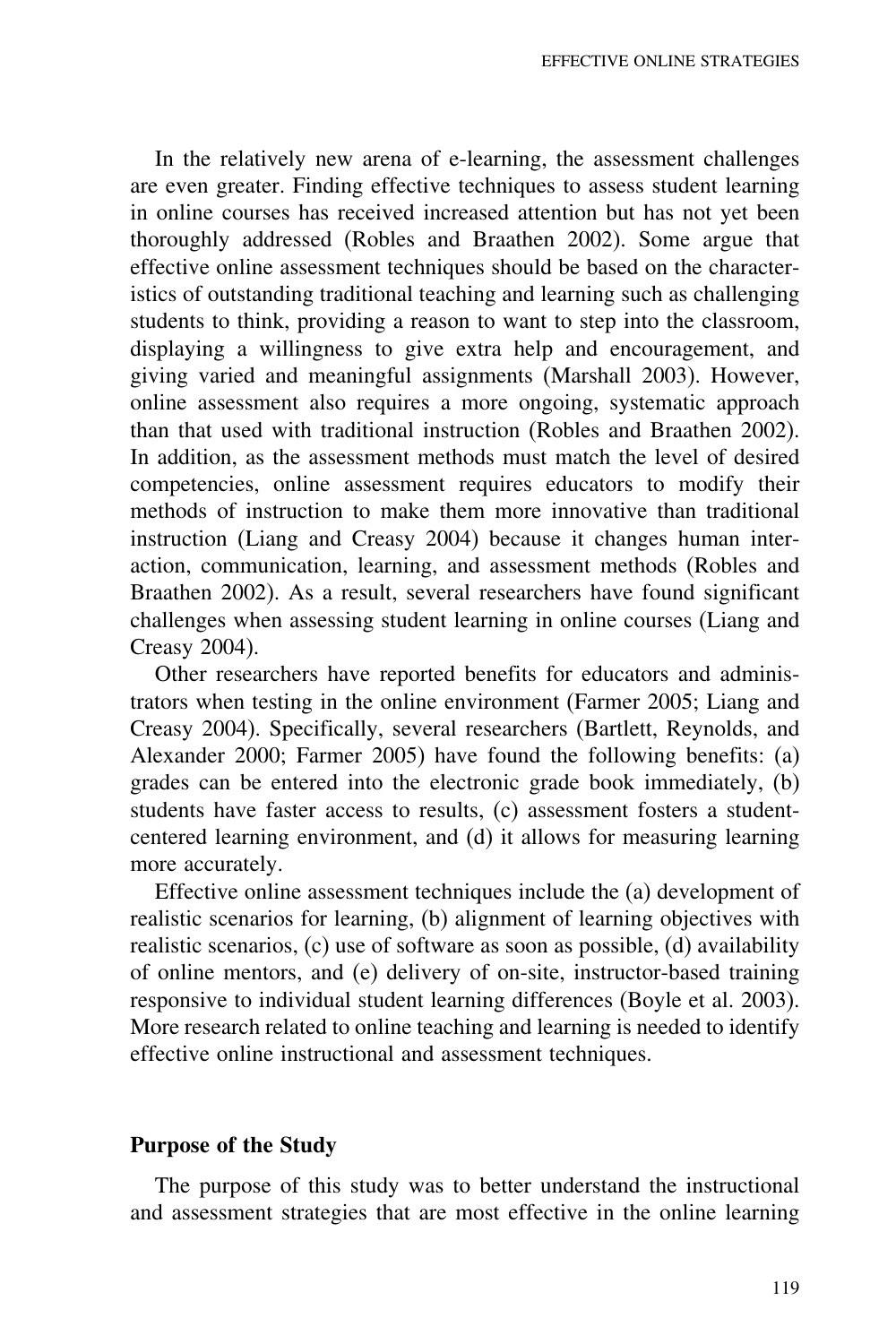environment. To address this purpose, answers were sought to the following five research questions:

- 1. What are the characteristics of faculty and students engaged in online learning?
- 2. How is instructional quality maintained in online courses?
- 3. What strategies are usually used to assess learning in online courses?
- 4. What types of online assessments are perceived as being effective by students and by faculty?
- 5. To what extent do e-learners consider the Internet to be an effective instructional environment or merely a convenience?

# **Method**

The descriptive research method was used for this study, which sought to investigate the perceptions held by students and faculty regarding online instructional and assessment techniques. Data were solicited from individuals using a questionnaire survey instrument (Gay, Mills, and Airasian 2006). Online surveys, administered through the Blackboard and WebCT course management systems, were used to gather data.

# *Population*

The population of the study included all faculty teaching online courses, and students enrolled in those courses, at two southern state universities, during the fall 2004 semester. The population included 85 faculty and 1,963 students, with response rates of 34% (29 of 85) for faculty and 17% (332 of 1963) for students.

# *Survey Instruments*

Two instruments were used for data collection: *the faculty survey* and *the student survey*. The survey completed by faculty requested demographic data information; responses to a five-point Likert scale: 1 (*strongly agree*), 2 (*agree*), 3 (*neither agree nor disagree*), 4 (*disagree*), and 5 (*strongly disagree*); as well as open-ended questions.

The Likert scale measured the perceptions held by faculty members teaching online courses regarding the way instructional quality is maintained and the assessment strategies considered effective for online instruction.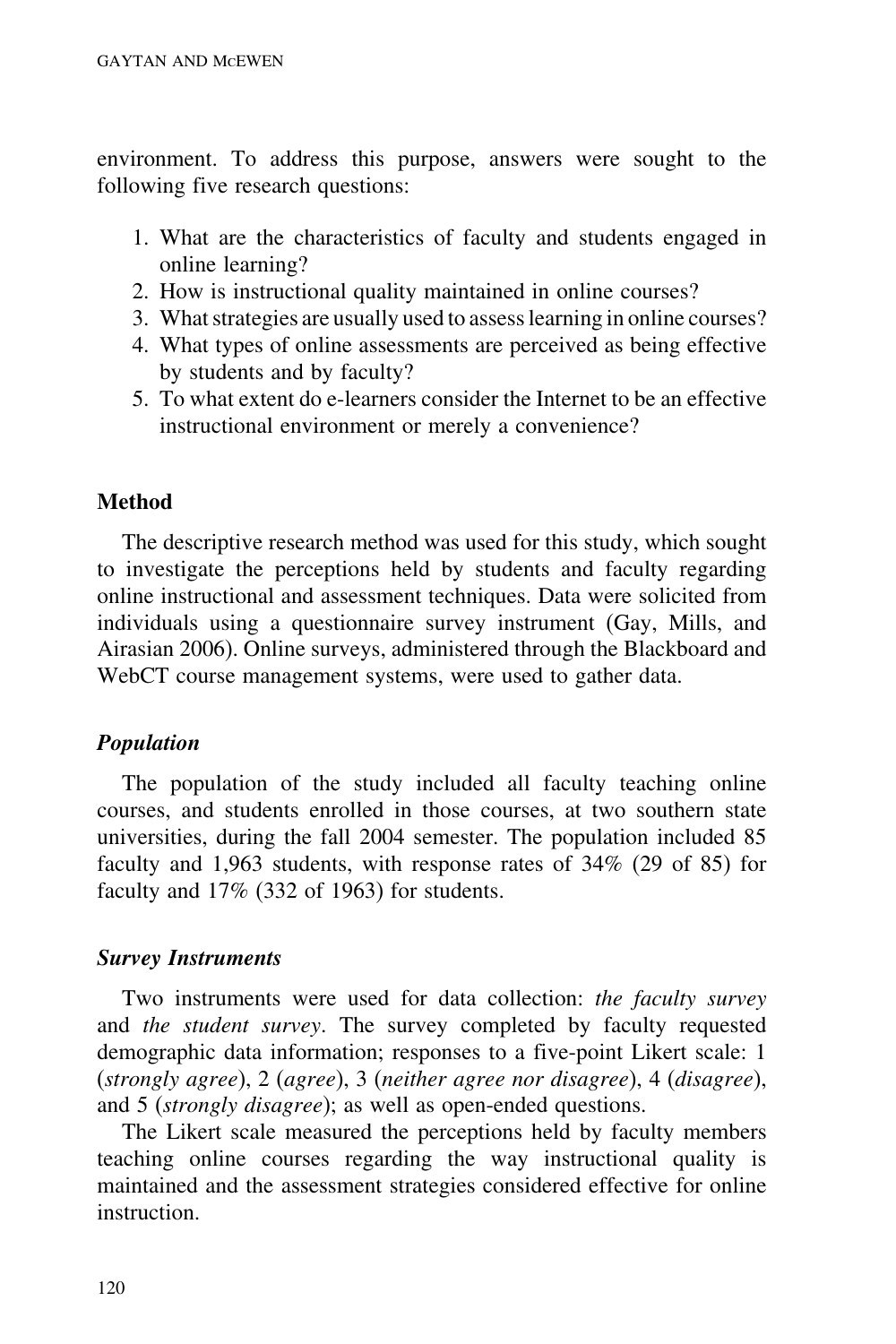*The student survey* was similar to *the faculty survey*, measuring student perceptions of the Internet as an effective instructional environment and the assessment strategies considered most effective. Both survey instruments were developed by the researchers using current literature. Respondents to both survey instruments were given a unique code (e.g., student number in WebCt and Blackboard) to avoid problems related to having one respondent complete the survey several times. A pilot test of each instrument was conducted prior to the full-scale administration of the survey. The results revealed an internal consistency of .86 for the faculty survey and .89 for the student survey (Cronbach 1951). According to Nunnally (1978), internal consistencies greater than .7 are acceptable for research instruments.

#### *Data Analysis*

Descriptive statistics (frequencies and relative frequencies) were used to summarize both faculty and student responses and to measure their overall perceptions of online courses, including instructional quality and effectiveness of online assessments.

#### **Findings and Discussion**

The results of the faculty and student surveys are presented in relation to the five research questions.

#### *Question 1: Characteristics of Respondents*

As shown in Table 1, 62% of faculty respondents teaching online are female, 76% are at least fifty years of age, and 72% are white. Thirty-eight percent are associate professors, 28% are assistant professors, and 17% are lecturers/instructors. Thirty-eight percent are already tenured. Sixty-nine percent have over five years of teaching experience and 75% have taught online courses for at least three years. The number of courses taught each year range from one to eight. Ninety-three percent of faculty respondents use either Blackboard or WebCT as their course-management system.

Table 2 shows that 73% of student respondents are females, 60% are white and 35% African American, 55% are undergraduates, 42% are education majors, and 22% are business majors. Student respondents classified themselves as full-time students (56%) and full-time employees (57%). Eighty-two percent are taking online courses toward completion of a degree, and 39% were enrolled in their first online course.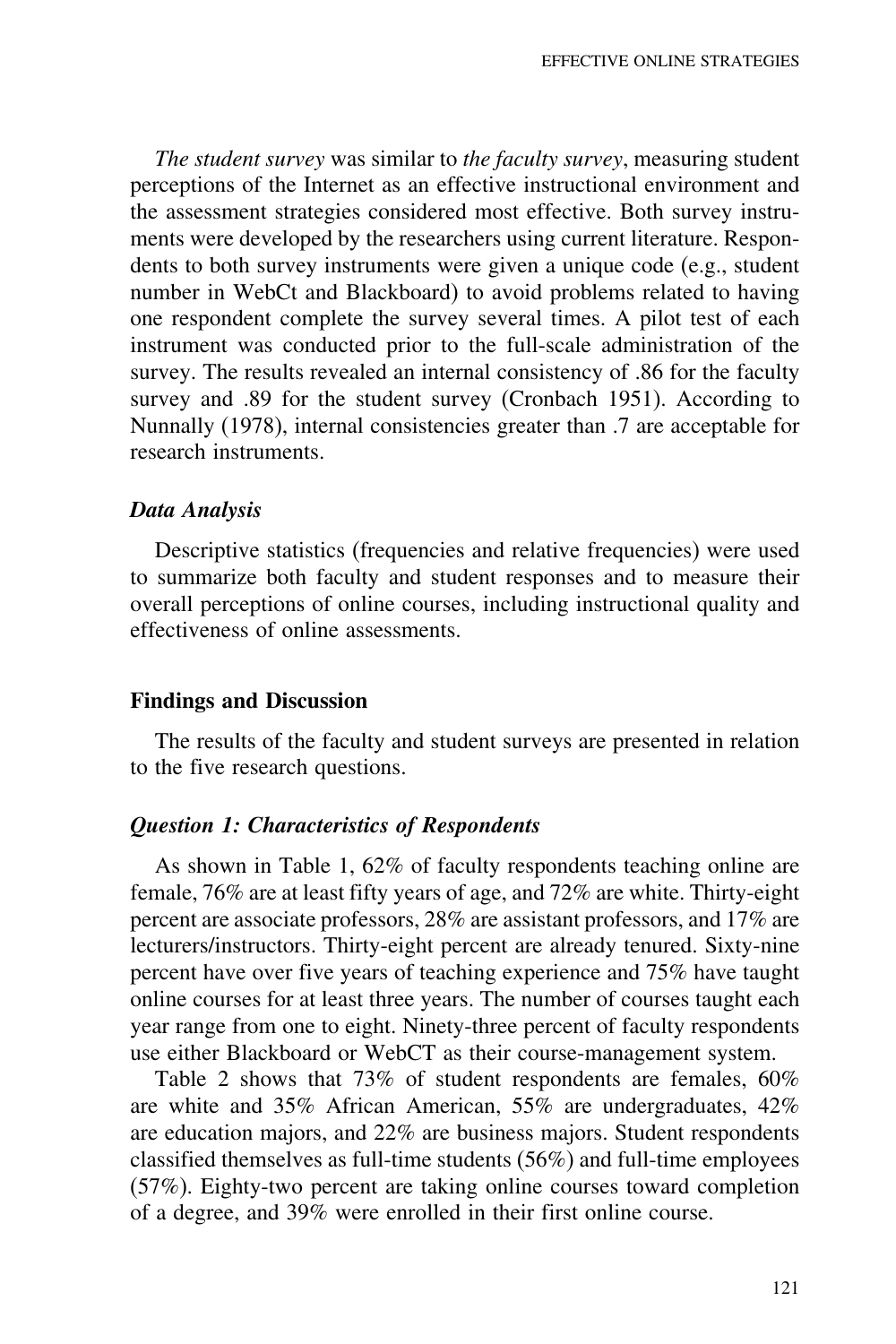| <b>Demographic Category</b>  | Characteristic      | Percentage     |
|------------------------------|---------------------|----------------|
| Gender                       | Female              | 62             |
|                              | Male                | 38             |
| Age                          | $50 - 59$           | 52             |
|                              | 60 and over         | 24             |
|                              | $30 - 39$           | 14             |
|                              | $40 - 49$           | 10             |
| Ethnicity                    | White, non-Hispanic | 72             |
|                              | African American    | 24             |
|                              | Multiracial         | $\overline{4}$ |
| Academic rank                | Associate professor | 38             |
|                              | Assistant professor | 28             |
|                              | Lecturer/Instructor | 17             |
|                              | Other               | 14             |
|                              | Professor           | 3              |
| Tenured                      | No                  | 62             |
|                              | Yes                 | 38             |
| Years of experience          | More than 15        | 38             |
| teaching in higher education | $0 - 5$             | 31             |
|                              | $6 - 10$            | 28             |
|                              | $11 - 15$           | 3              |
| Years of experience          | $3 - 4$             | 48             |
| teaching online              | $5 - 6$             | 24             |
|                              | Less than 1 year    | 14             |
|                              | $1 - 2$             | 11             |
|                              | More than 6         | 3              |
| Number of online courses     | 1 course            | 28             |
| taught each year             | 4 courses           | 21             |
|                              | 5 courses           | 21             |
|                              | 7 courses           | 14             |
|                              | 2 courses           | 7              |
|                              | 8 courses           | $\overline{7}$ |
| Online platform used         | WebCt               | 48             |
|                              | Blackboard          | 45             |
|                              | Learning Space      | $\overline{7}$ |

**Table 1. Demographic Characteristics of Faculty Respondents**

# *Question 2: Strategies for Maintaining Online Instructional Quality*

Table 3 lists the instructional strategies that faculty and student respondents agreed are being used in their courses. The top six identified by the faculty are as follows: requiring continual, immediate, and detailed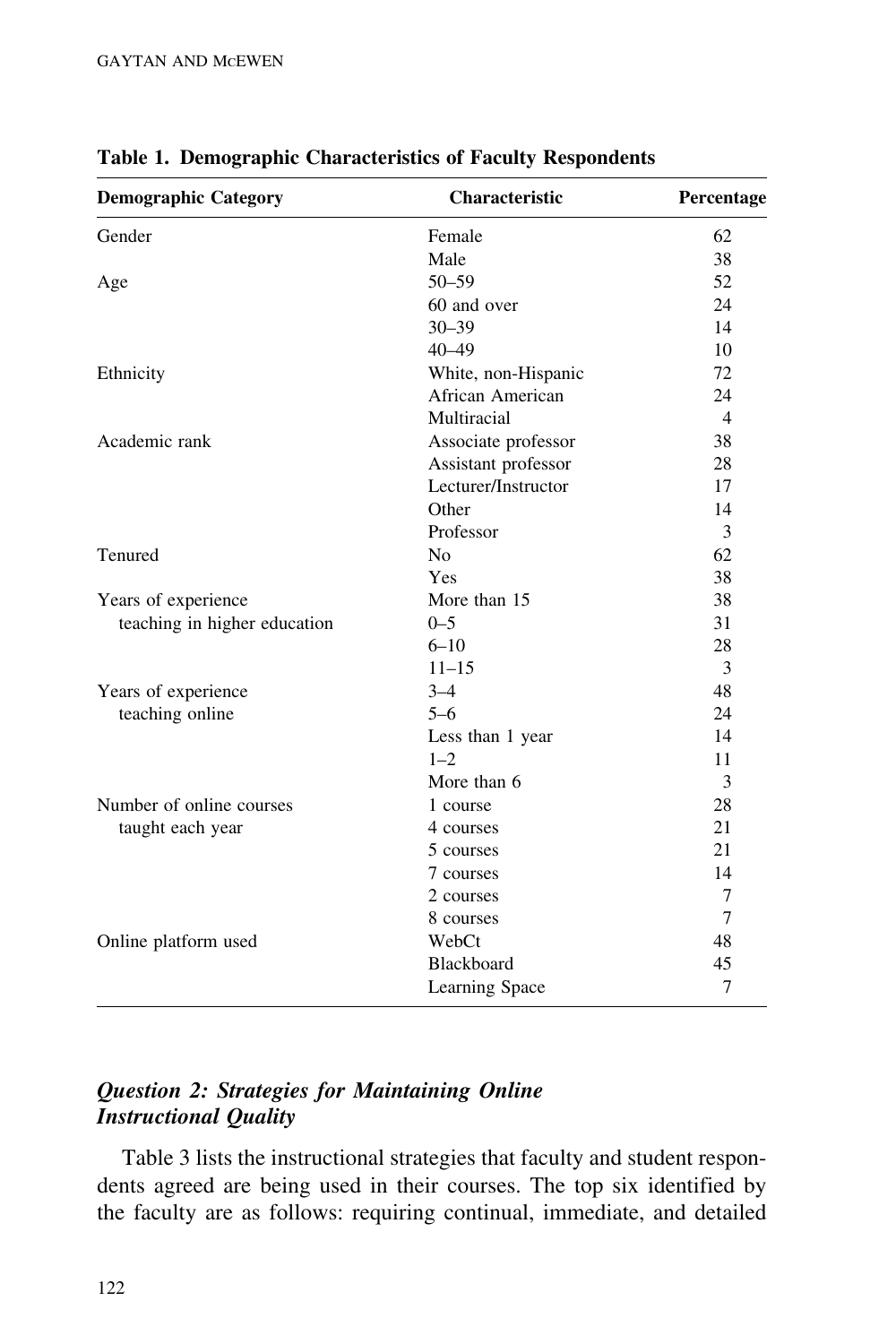| <b>Demographic Category</b>                  | Characteristic                                                                                 | Percentage                                             |
|----------------------------------------------|------------------------------------------------------------------------------------------------|--------------------------------------------------------|
| Gender                                       | Female<br>Male                                                                                 | 73<br>27                                               |
| Ethnicity                                    | White, non-Hispanic<br>African American<br>Multiracial<br>Hispanic                             | 60<br>35<br>3<br>$\overline{2}$                        |
| Classification                               | Graduate<br>Junior<br>Sophomore<br>Senior<br>Freshman<br>Certification                         | 42<br>20<br>14<br>13<br>8<br>3                         |
| School/College                               | Education<br><b>Business</b><br>Technology<br>Liberal Arts/Arts and Sciences                   | 42<br>22<br>13<br>11                                   |
| Employment status                            | Full time<br>Part time<br>Unemployed                                                           | 57<br>27<br>16                                         |
| Student status                               | Full time<br>Part time                                                                         | 56<br>44                                               |
| Age                                          | $18 - 22$<br>$23 - 27$<br>$33 - 37$<br>$28 - 32$<br>$43 - 44$<br>38-42<br>Over 52<br>$48 - 52$ | 33<br>13<br>13<br>12<br>12<br>8<br>5<br>$\overline{4}$ |
| Access to online courses                     | Home computer<br>Office computer<br>University lab<br>Other<br>Library                         | 83<br>7<br>6<br>3<br>1                                 |
| Are your online courses<br>part of a degree? | Yes<br>N <sub>0</sub>                                                                          | 82<br>18                                               |
| This is my first online course               | No<br>Yes                                                                                      | 61<br>39                                               |

**Table 2. Demographic Characteristics of Student Respondents**

*(Continued)*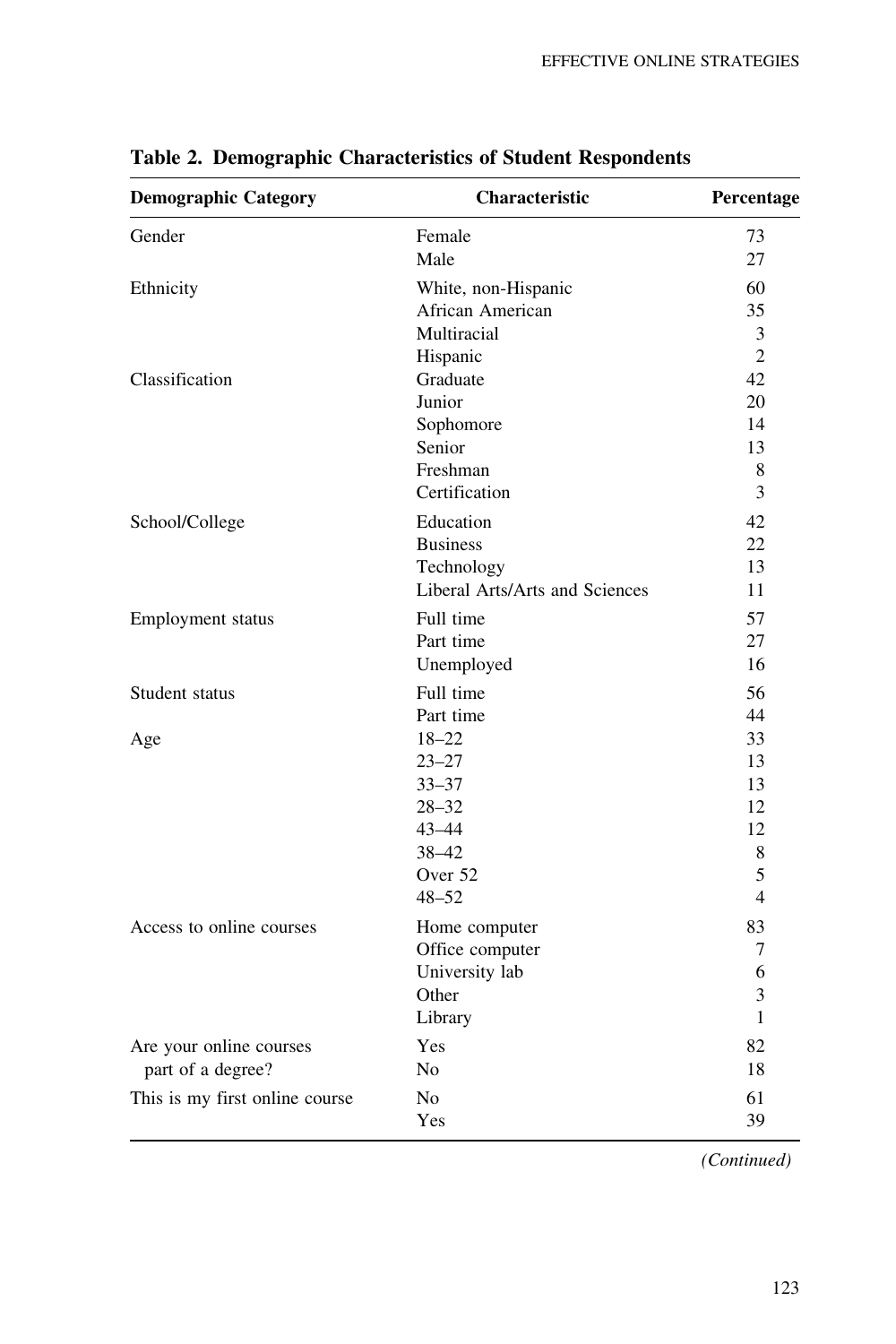# **Table 2.** *(Continued)*

| <b>Demographic Category</b> | <b>Characteristic</b> | <b>Percentage</b> |
|-----------------------------|-----------------------|-------------------|
| Number of online courses    |                       | 55                |
| taking this semester        |                       | 28                |
|                             |                       | 9                 |
|                             |                       |                   |
|                             | 5 or more             | $\overline{c}$    |
| Number of online courses    |                       | 39                |
| completed so far            |                       | 24                |
|                             |                       | 15                |
|                             |                       | 9                 |
|                             | 5 or more             |                   |
|                             |                       | n                 |

# **Table 3. Elements of Quality Instruction in Online Courses**

|                                                                                                                                                                                    | Strongly Agree or Agree $(\% )$<br>Faculty ( $N = 29$ ) Students ( $N = 332$ ) |    |
|------------------------------------------------------------------------------------------------------------------------------------------------------------------------------------|--------------------------------------------------------------------------------|----|
| <b>Quality Indicators</b>                                                                                                                                                          |                                                                                |    |
| Continual, immediate, and detailed feedback is<br>required regarding student understanding of<br>course materials                                                                  | 86                                                                             | 57 |
| Online courses are at least as rigorous as the<br>conventional courses                                                                                                             | 83                                                                             | 80 |
| E-mail is used appropriately to aid in the<br>instructional process                                                                                                                | 76                                                                             | 83 |
| A variety of instructional strategies (e.g., visual,<br>audio, kinesthetic) are being used to address<br>various learning styles of students                                       | 72                                                                             | 42 |
| A good rapport and collaboration with students<br>is established                                                                                                                   | 72                                                                             | 67 |
| Thought-provoking questions are used in<br>threaded discussions                                                                                                                    | 62                                                                             | 54 |
| All members of a group must participate in chat<br>room discussions                                                                                                                | 52                                                                             | 36 |
| Various technologies are used to foster a high<br>quality interaction (e.g., desktop video-<br>conferencing, Web-based resources, online<br>chats, asynchronous discussion boards) | 52                                                                             | 45 |
| Chat room interaction is analyzed to determine<br>issues that require attention                                                                                                    | 48                                                                             | 26 |
| The online learning environment is filled with<br>dynamic interaction                                                                                                              | 45                                                                             | 52 |
| Chat room interaction is analyzed to determine<br>group cohesiveness                                                                                                               | 38                                                                             | 37 |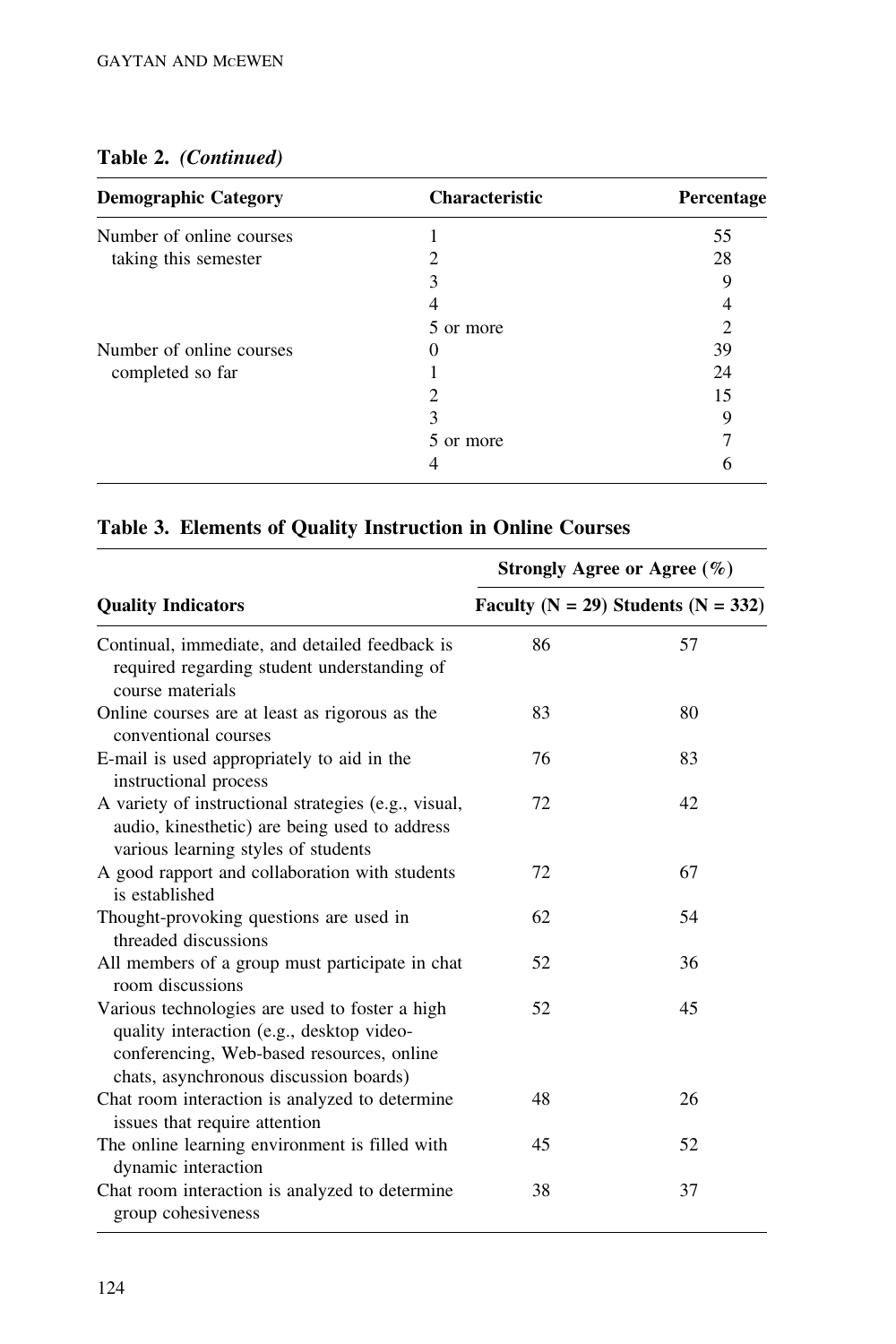feedback regarding student understanding of course materials (86%); making online courses at least as rigorous as conventional courses (83%); using e-mail appropriately to aid in the instructional process (76%); using a variety of instructional strategies to address students' learning styles  $(72\%)$ ; establishing a good rapport and collaboration with students  $(72\%)$ ; and using thought-provoking questions in threaded discussions (62%). The top five identified by students are as follows: e-mail is used appropriately to aid in the instructional process (83%); online courses are at least as rigorous as the conventional courses (80%); the instructor has established a good rapport with the students (67%); thought-provoking questions/issues are used in threaded discussions (53%); and the online environment is filled with dynamic interaction (52%).

These findings support the views of Beer, Slack, and Armitt (2005) as well as Robles and Braathen (2002), who urged online instructors to become proficient in group work dynamics and in engaging their students in both synchronous and asynchronous communication. These findings are also consistent with Bocchi, Eastman, and Swift (2004), whose research found that increased interaction resulted in increased learning as reflected by test performance, grades, and student satisfaction.

## *Question 3: Online Assessment Strategies*

Table 4 shows the assessment techniques that faculty and students agreed were used in their online courses. More than 75% of the faculty respondents agreed that a wide variety of clearly explained assignments are regularly required (93%); student work is evaluated to determine if learning outcomes are being met (93%); continual, immediate, and detailed feedback is required regarding student perceptions of the course  $(83\%)$ ; and e-mail is evaluated to ensure student understanding of assignments (76%). More than 50% of the students agreed that instructors evaluate work to determine if learning outcomes are being met (73%); a wide variety of clearly explained assignments are regularly required (69%); instructors provide feedback on discussion board assignments (69%); instructors engage in self-assessments to determine if learning outcomes are being met (59%); a rubric is used to determine if major assignments are completed effectively (58%); and a variety of assessment techniques are used, including portfolios, projects, and simulations (56%). These findings support those of Russell, Elton, Swinglehurst, and Greenhalgh (2006), who underscored the importance of continuous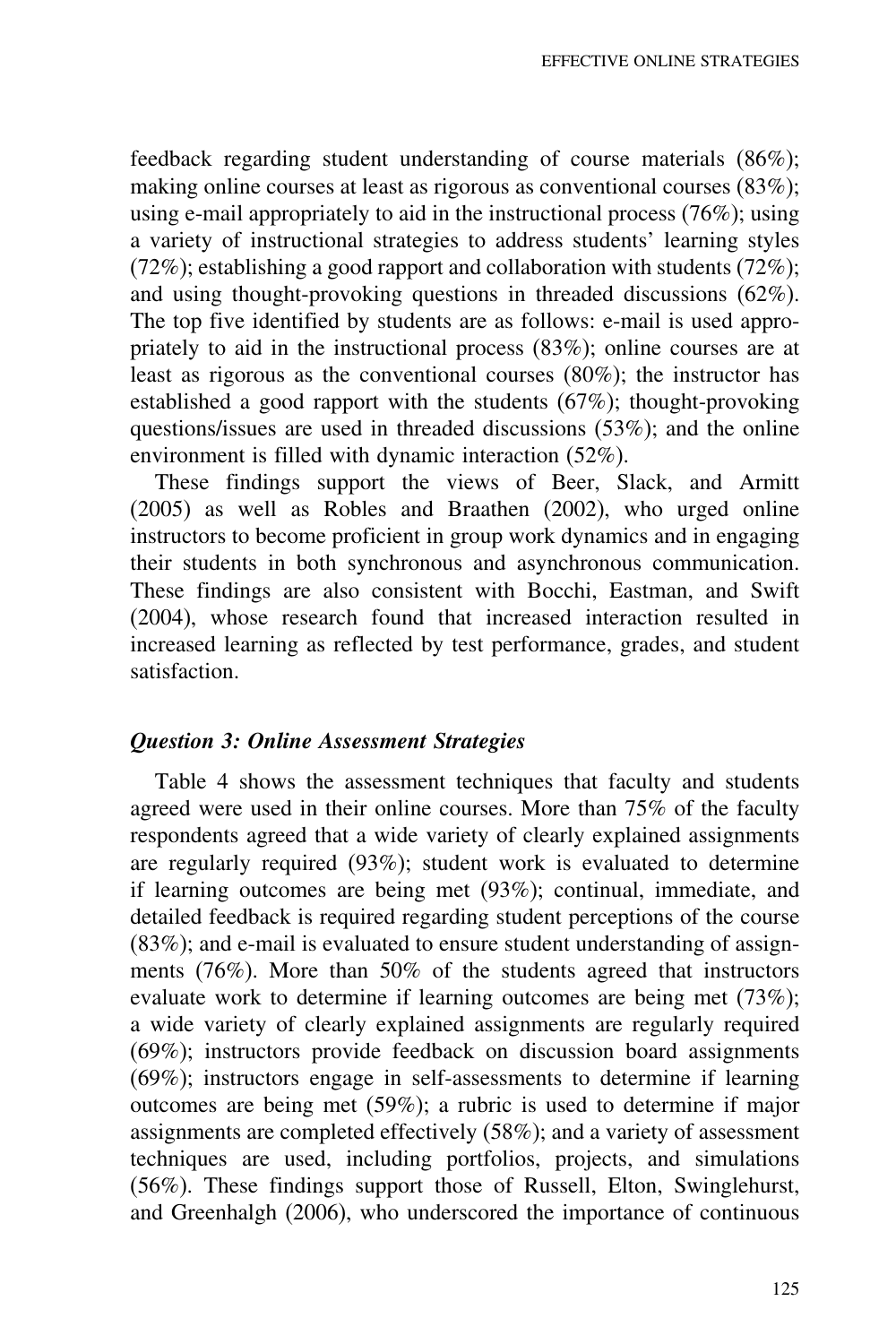|                                                                                                                  | Strongly Agree or Agree $(\%)$<br>Faculty ( $N = 29$ ) Students ( $N = 332$ ) |    |
|------------------------------------------------------------------------------------------------------------------|-------------------------------------------------------------------------------|----|
| <b>Assessment Strategies</b>                                                                                     |                                                                               |    |
| A wide variety of clearly explained assignments<br>are required on a regular basis                               | 93                                                                            | 69 |
| Student work is evaluated to determine if<br>learning outcomes are being met                                     | 93                                                                            | 73 |
| Continual, immediate, and detailed feedback is<br>required regarding student perceptions of the<br>course        | 83                                                                            | 56 |
| A rubric is used to determine if learning<br>outcomes are being met                                              | 66                                                                            | 58 |
| Self-assessments are being used to determine if<br>learning outcomes are being met                               | 66                                                                            | 59 |
| Threaded discussions are used appropriately to<br>ensure understanding of assignments                            | 59                                                                            | 70 |
| A variety of assessment techniques are used<br>(e.g., electronic portfolios)                                     | 48                                                                            | 43 |
| Self-tests are reviewed to ensure student<br>understanding of course content                                     | 38                                                                            | 21 |
| Students obtain immediate feedback through<br>required peer assessment                                           | 28                                                                            | 29 |
| Assignments are made out of student chat room<br>discussions                                                     | 17                                                                            | 21 |
| Self-tests are required to provide students with<br>immediate and honest feedback on learning<br>and achievement | 17                                                                            | 49 |
| A rubric is used to assess the quality of<br>interaction (e.g., analyze depth of postings)                       | 17                                                                            | 43 |

#### **Table 4. Assessment Strategies for Online Courses**

assessment because it allows instructors to become familiar with students' work and to ensure student understanding, and those of Wilson (2004), who cautioned that frequency of assessments does not automatically lead to learning effectiveness. That is, assessments must be carefully and systematically planned to require students to demonstrate that learning has occurred by completing a specific piece of work at various stages in the course and be given meaningful feedback. Faculty and student survey respondents agreed that a variety of meaningful assessment activities are regularly completed in their online courses.

Fifty-eight percent of student respondents and 66% of faculty respondents reported that a rubric is used to determine if assignments are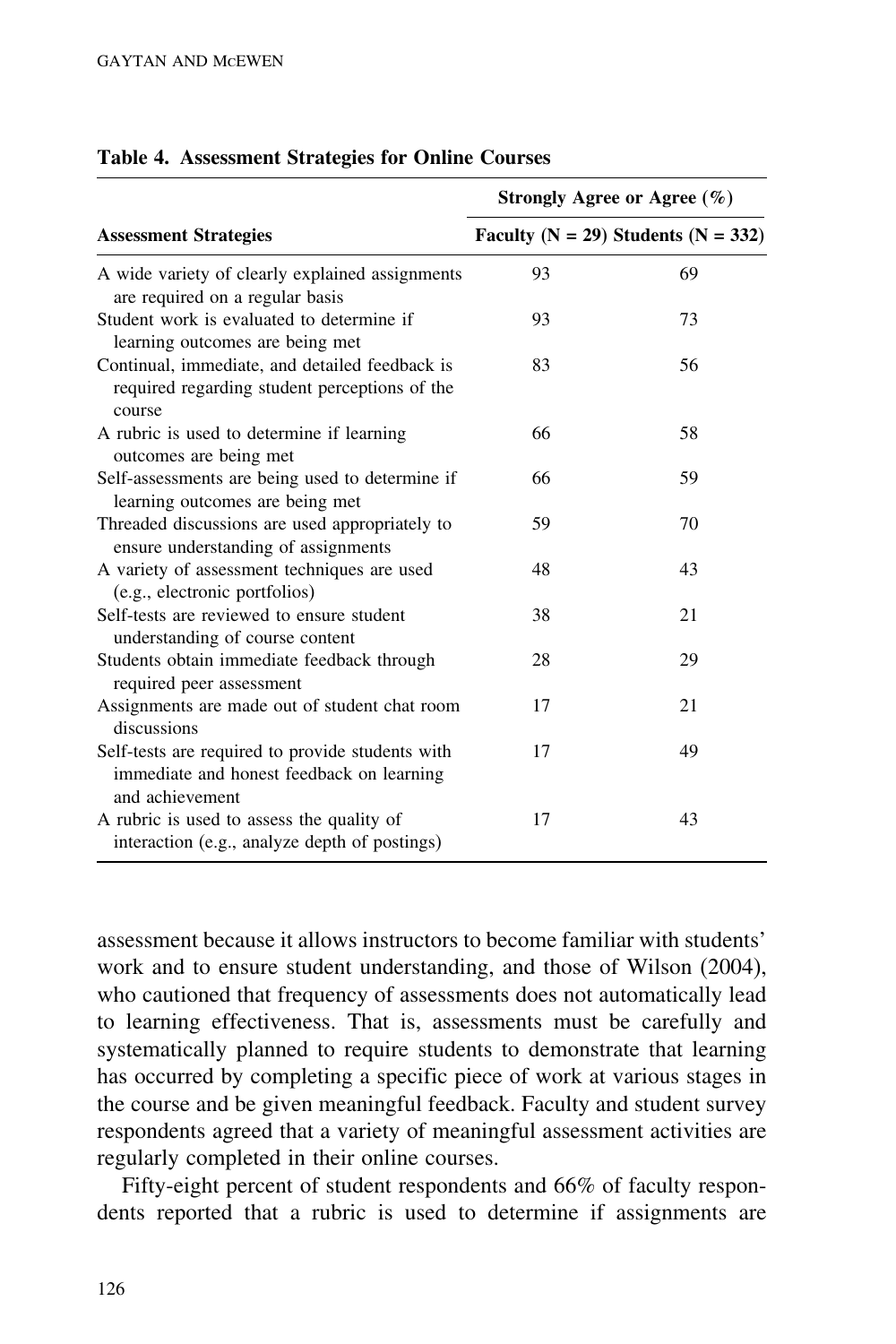EFFECTIVE ONLINE STRATEGIES

completed effectively. The use of rubrics in effective assessments is supported by Christopher, Thomas, and Tallent-Runnels (2004) and MacKinnon (2002), who argued that rubrics must be carefully prepared to assess learning and promote critical thinking.

Table 4 also shows that 56% of student respondents and 48% of faculty respondents reported that a variety of assessment techniques are used, including electronic student portfolios, projects, and simulations. The use of several techniques to assess student learning in online courses is highly recommended (Christopher, Thomas, and Tallent-Runnels 2004; Robles and Braathen 2002). Only 21% of student respondents and 38% of faculty respondents agreed that self-tests are reviewed by instructors to ensure that students understand the content before formal tests are given. Furthermore, 49% of student respondents and 17% of faculty respondents agreed that self-tests provide immediate and honest feedback related to learning and achievement. However, the literature supports the use of these assessments. Robles and Braathen (2002) noted that the use of online, ungraded student self-tests has proven to be an effective assessment tool because these tests provide the students with immediate and honest feedback regarding their own learning and achievement.

Although Table 4 further shows that only 29% of student respondents and 28% of faculty respondents agreed that immediate feedback was provided through required peer assessment, researchers such asChristopher, Thomas, and Tallent-Runnels (2004) argued that peer assessment is highly recommended as students receive immediate feedback from their classmates.

## *Question 4: Effective Assessments*

Faculty teaching online courses were asked to respond to an openended question about the types of assessments that they found to be most effective. Twenty-one percent listed projects, rubrics (21%), portfolios (10%), and self-assessment (7%). They also listed peer evaluation (21%), threaded discussions, online chats, timed quizzes (21%), and portfolios (7%). Flexibility (24%), immediate feedback (21%), and reflective thinking (10%) were listed as advantages of online assessments.

Students, responding to a similar open-ended question, listed selfassessments and practice tests (19%), threaded discussions (10%), weekly assignments with immediate feedback  $(7\%)$ , the use of rubrics  $(7\%)$ , and the use of portfolios/projects (7%) as effective assessments. Student respondents offered the following suggestions for improving assessment in online courses: provide meaningful and timely feedback (16%) and use of a variety of assessment techniques (7%).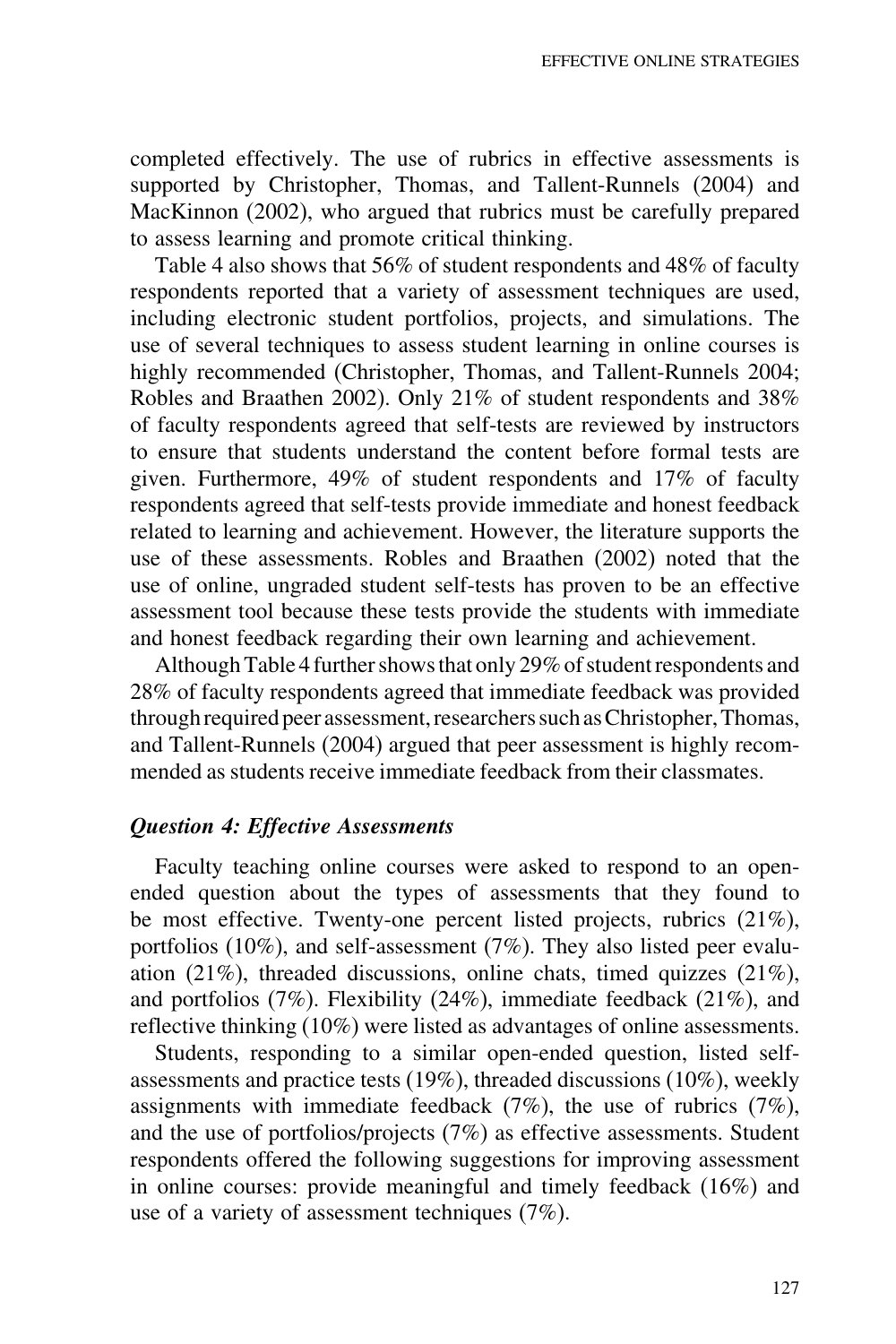# *Question 5: The Internet: Effective Instructional Environment or Merely a Convenience?*

Student participants were asked to state the reasons for having enrolled in an online course. Table 5 shows that responses include distance from campus (37%), working full time (26%), irregular work schedule (14%), preference for online learning (8%), and the only way the course was delivered (4%). Ten percent indicated "Other," which included family commitments and the convenience that online learning offers. Respondents were asked to rate their online experience, taking the convenience factor out of the picture, and rated the online experience as excellent (18%), good (17%), and very good (11%). Perhaps the remaining  $54\%$ tolerated the online experience because of its convenience.

# **Conclusions**

The following conclusions are drawn from the findings of this study:

- 1. Online courses are being taught by more females than males and most are regular faculty members (tenured or tenure track), white, and at least fifty years of age. They are well-experienced faculty members, with nearly two-thirds having more than five years of teaching experience and having taught online for at least three years.
- 2. Considerably more females are enrolling in online courses than males, with slightly more white than others. There are more undergraduates than graduate students or special students (e.g., those completing teacher certification programs), and there are more education majors than others. Regular college students represent approximately one-third of the online students, and some are

| <b>Reasons</b>                     | Percentages ( $N = 332$ ) |  |
|------------------------------------|---------------------------|--|
| Distance from campus               | 37                        |  |
| Works full time                    | 26                        |  |
| Irregular work schedule/convenient | 14                        |  |
| Other                              | 10                        |  |
| Prefers online learning            | 8                         |  |
| Only way it was offered            |                           |  |

**Table 5. Reasons for Enrolling in Online Courses**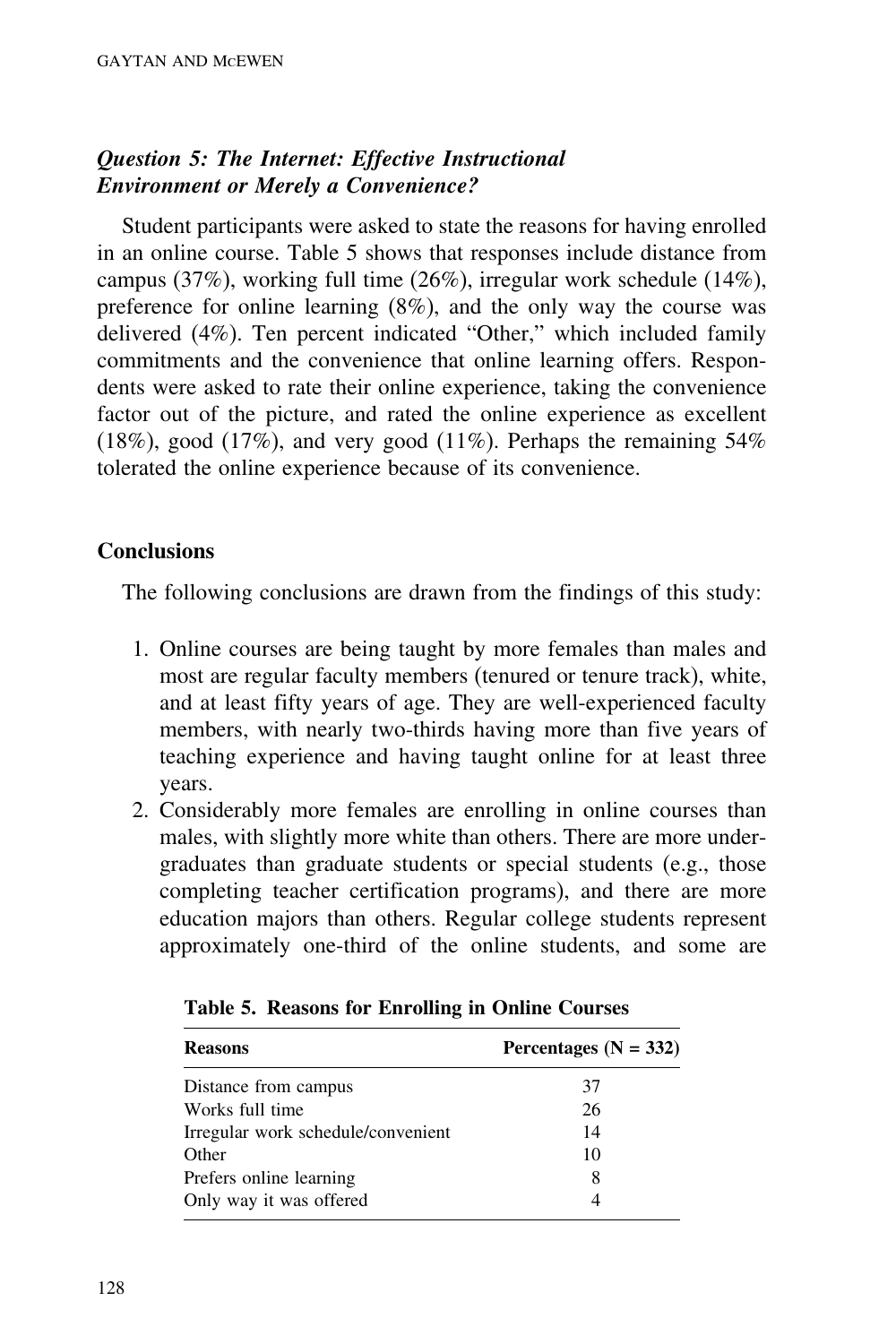enrolling in online courses though they have no home computer (approximately 17%). Most online students are taking online courses to complete a degree.

- 3. Strategies for maintaining online instructional quality, as perceived by both faculty and student respondents, include maintaining open communication with students, ensuring that online courses are as rigorous as their traditional counterparts, using a variety of instructional methods to appeal to students' varied learning styles, requiring students to interact with the instructor and with each other to foster group cohesiveness, and using group work to help students build a strong learning community.
- 4. Effective online assessments should include a wide variety of clearly explained assignments on a regular basis. Feedback is also a critical component on online assessment. It must be meaningful, timely, and should be supported by a well-designed rubric when possible. The assessment value of e-mail messages, chat room conversations, and discussion board postings should not be ignored as they provide opportunities for the instructor to learn whether the students understand the instruction and are correctly interpreting the assessments.
- 5. Effective assessment techniques, as perceived by faculty and student respondents, include projects, portfolios, self-assessments, peer evaluations, weekly assignments with immediate feedback, timed tests and quizzes, and asynchronous type of communication using the discussion board. The use of rubrics to aid the assessments and to provide meaningful and quick feedback is valued by instructors and students alike.
- 6. Respondents mainly enrolled in online courses because of convenience factors such as distance from campus, the need to continue working full time while studying, and irregular work schedules. Though students choose online instruction primarily because of convenience, 46% think it is excellent, good, or very good and plan to continue to take online courses.

## **Recommendations and Implications**

The following recommendations are made, based upon the findings and conclusions of this study:

1. Faculty teaching online courses and those planning to do so should carefully review the literature on learning style preferences and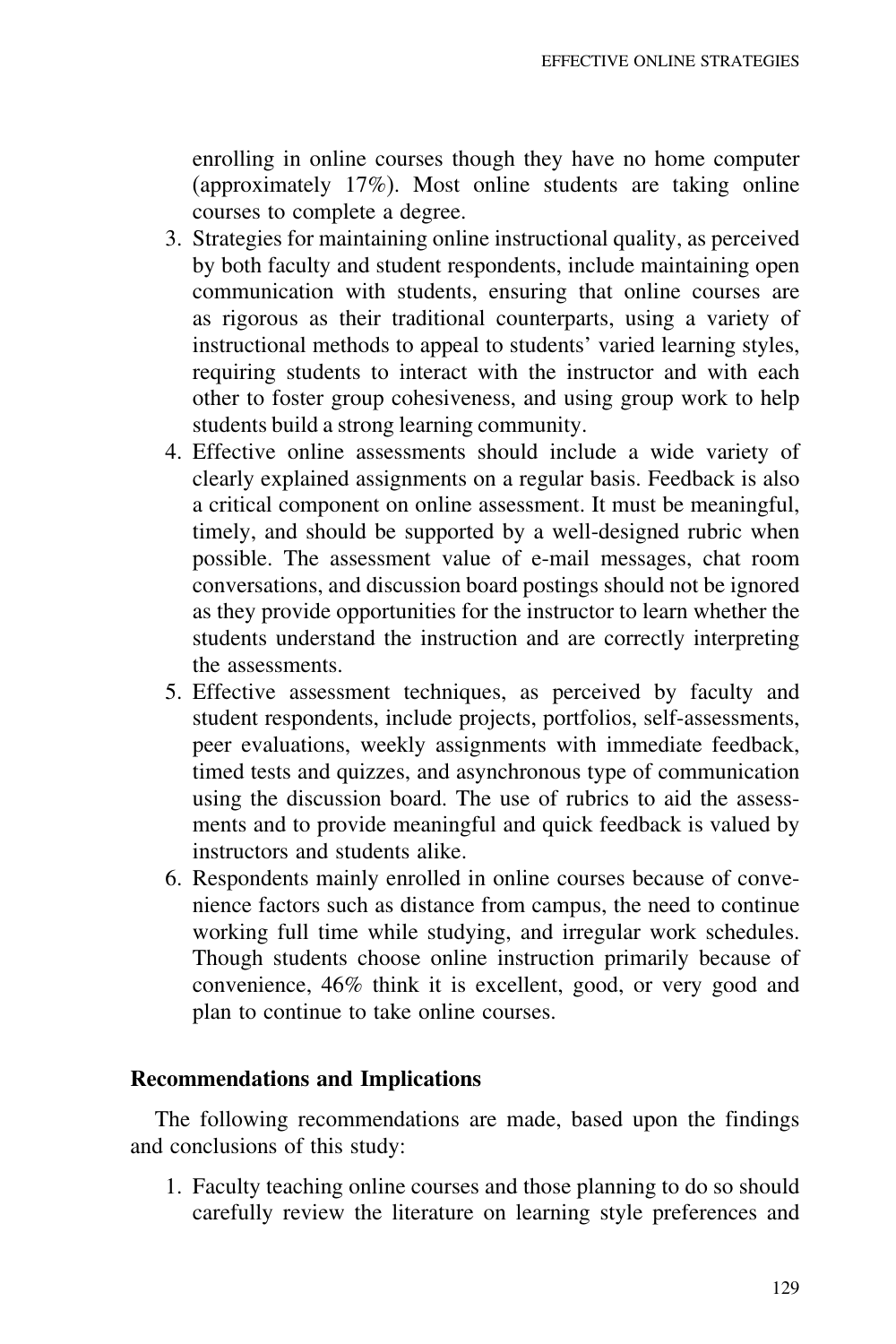become comfortable with a variety of teaching strategies that are applicable to the courses they teach and to the e-learning environment. It will be helpful to regularly use the chat room and the discussion board features of most course management systems to help build interaction and group cohesiveness in the online environment. Group work should continue to be used, aided by electronic meeting rooms that support both synchronous and asynchronous communication.

- 2. A variety of online assessments should be used in each course. These might include reviewing students' writing in chat rooms, e-mail messages, and on discussion boards. They should also include exams, quizzes, projects, portfolios, self-tests, peer assessments, and weekly review questions. Every effort should be made to ensure a high level of interaction between students and faculty and among students.
- 3. Regardless of which assessment techniques are used, it is most important to use a wide variety to provide meaningful and timely feedback. Time and effort should be directed to the development of effective rubrics that will support the assessment activities. Before assignments are posted, they should be carefully checked for clarity, ensuring that students have the details they need to properly interpret them. All major assignments should be accompanied by the grading rubric.
- 4. As long as students continue to need to balance work, family, and school demands, they will continue to value online learning. Instructors are challenged to develop vibrant learning communities in their online courses, to provide students with a variety of instructional and assessment strategies to meet their varied learning styles, and to make meaningful and timely feedback an important element of their courses.

Online learning and assessment should be viewed as a system for educating students and evaluating student academic achievement. Becoming knowledgeable about online learning and assessment is crucial at a time when there is an increased demand for accountability, growth, and excellence in educational institutions. Online instruction and assessment must balance the requirements of technology, delivery, pedagogy, learning styles, and learning outcomes. Perhaps the discussion presented here will assist business educators and other faculty and administrators in the selection of instructional and assessment techniques that properly address the needs of online learners.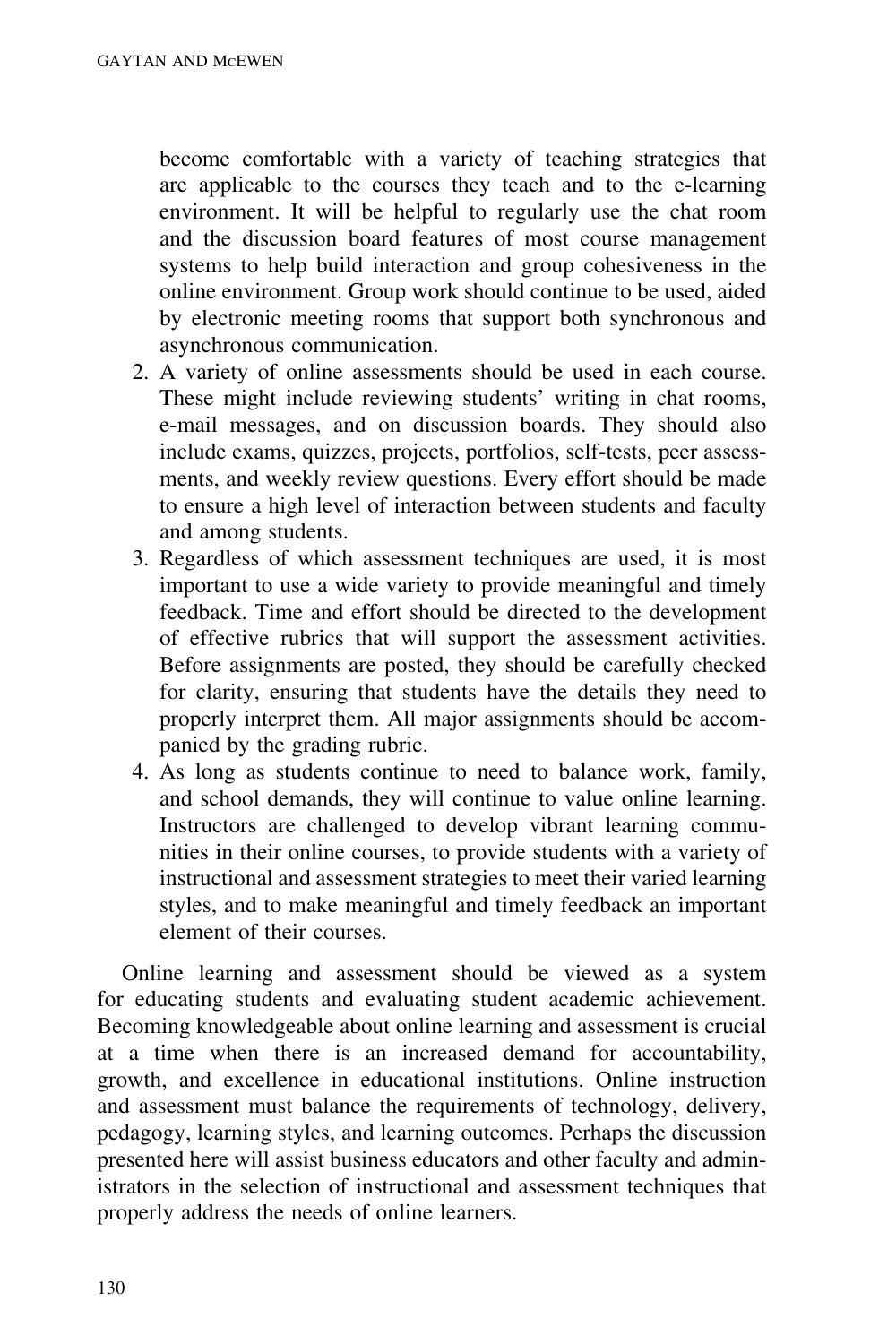#### *Future Research*

Future research studies should be designed to explore more innovative, efficient, and effective instructional and assessment techniques for the online environment.

## **References**

- Association of American Colleges and Universities. 2004. Our students' best work: A framework for accountability worthy of our mission. *Peer Review* 7 (1): 25–28.
- Bartlett, J. E., II, K. A. Reynolds, and M. W. Alexander. 2000. A tool for online learning. *Journal of Online Learning* 11 (3–4): 22–24.
- Beer, M., F. Slack, and G. Armitt. 2005. Collaboration and teamwork: Immersion and presence in an online learning environment. *Information Systems Frontiers* 7 (1): 27–37.
- Bocchi, J., J. K. Eastman, and C. O. Swift. 2004. Retaining the online learner: Profile of students in an online MBA program and implications for teaching them. *Journal of Education for Business* 79 (4): 245–253.
	- Boyle, S. L. T., K. Kolosh, J. L'Allier, and J. Lambrecht. 2003. Thompson NETg's blended-learning model: The next generation of corporate and school-based learning. *The Delta Pi Epsilon* 45 (3): 145–161.
	- Christopher, M. M., J. A. Thomas, and M. K. Tallent-Runnels. 2004. Raising the bar: Encouraging high level thinking in online discussion forums. *Roeper Review* 26 (3): 166–171.
- Corcoran, C. A., E. L. Dershimer, and M. S. Tichenor. 2004. A teacher's guide to alternative assessment: Taking the first steps. *The Clearing House* 77 (5): 213–216.
	- Cronbach, L. J. 1951. Coefficient alpha and internal structure of tests. *Psychometrika*, 297–334.
	- Farmer, L. S. J. 2005. Using technology to facilitate assessment of library education. *Teacher Librarian* 32 (3): 12–15.
	- Gay, L. R., G. Mills, and P. Airasian, eds. 2006. *Educational research. Competencies for analysis and applications*. Upper Saddle River, NJ: Pearson Prentice Hall.
	- Gaytan, J. 2002. Meaningful alternative student assessment: Innovative approaches. *Georgia Business Education Association Journal* 20 (1): 19–22.
	- Illinois Online Network. 2005. Instructional strategies for online courses. Illinois Online Network and the Board of Trustees of the University